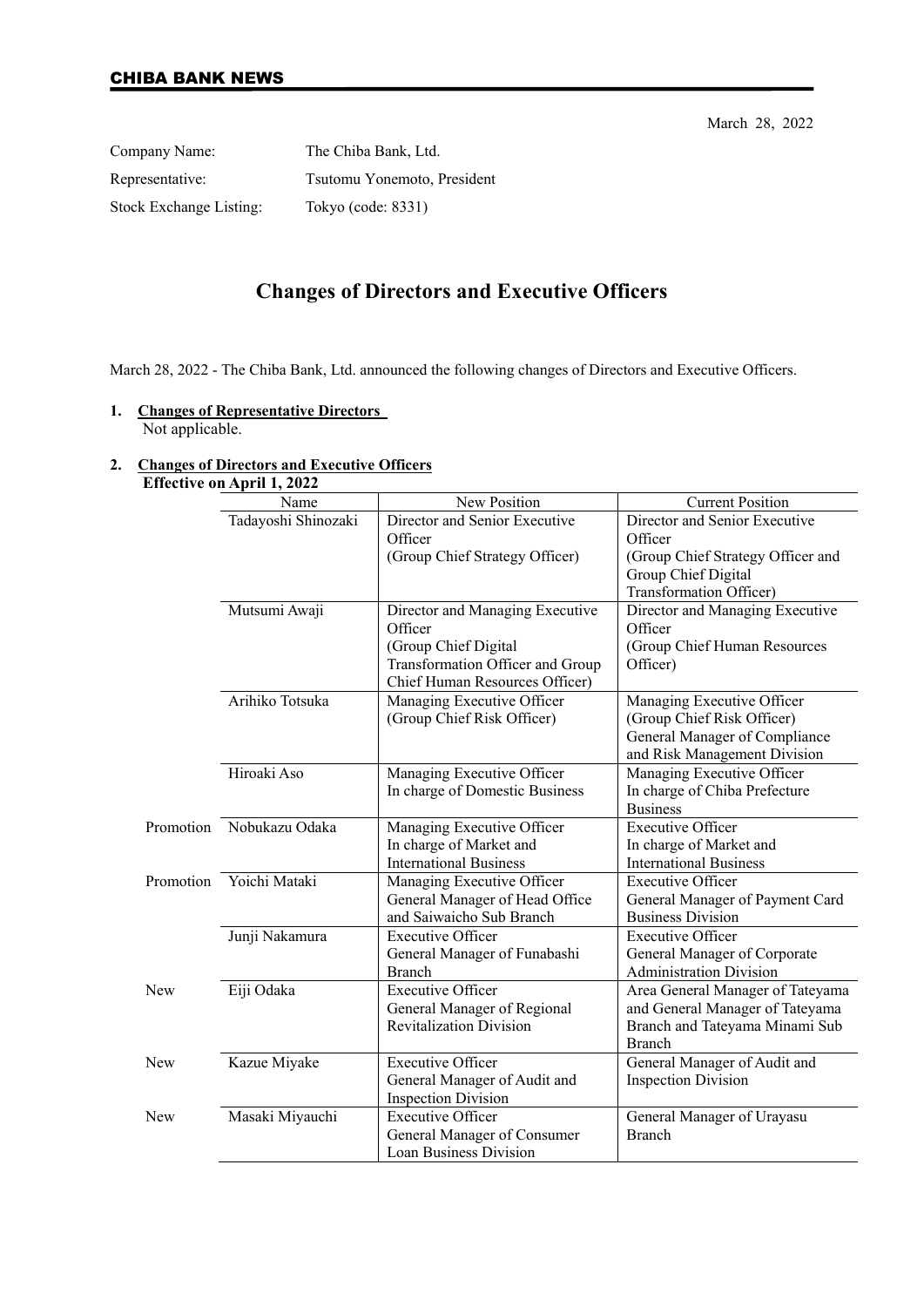| <b>Effective on March 31, 2022</b> |                                    |
|------------------------------------|------------------------------------|
| Name                               | <b>Current Position</b>            |
| Kazuyoshi Takayama                 | Managing Executive Officer         |
|                                    | General Manager of Head Office and |
|                                    | Saiwaicho Sub Branch               |
| Kazuhiko Miyagi                    | Managing Executive Officer         |
|                                    | In charge of Outside the Chiba     |
|                                    | Prefecture Business, Market and    |
|                                    | <b>International Business</b>      |
| Tokiko Nakayama                    | Executive Officer                  |
|                                    | General Manager of Consumer Loan   |
|                                    | <b>Business Division</b>           |

○ Retiring Executive Officers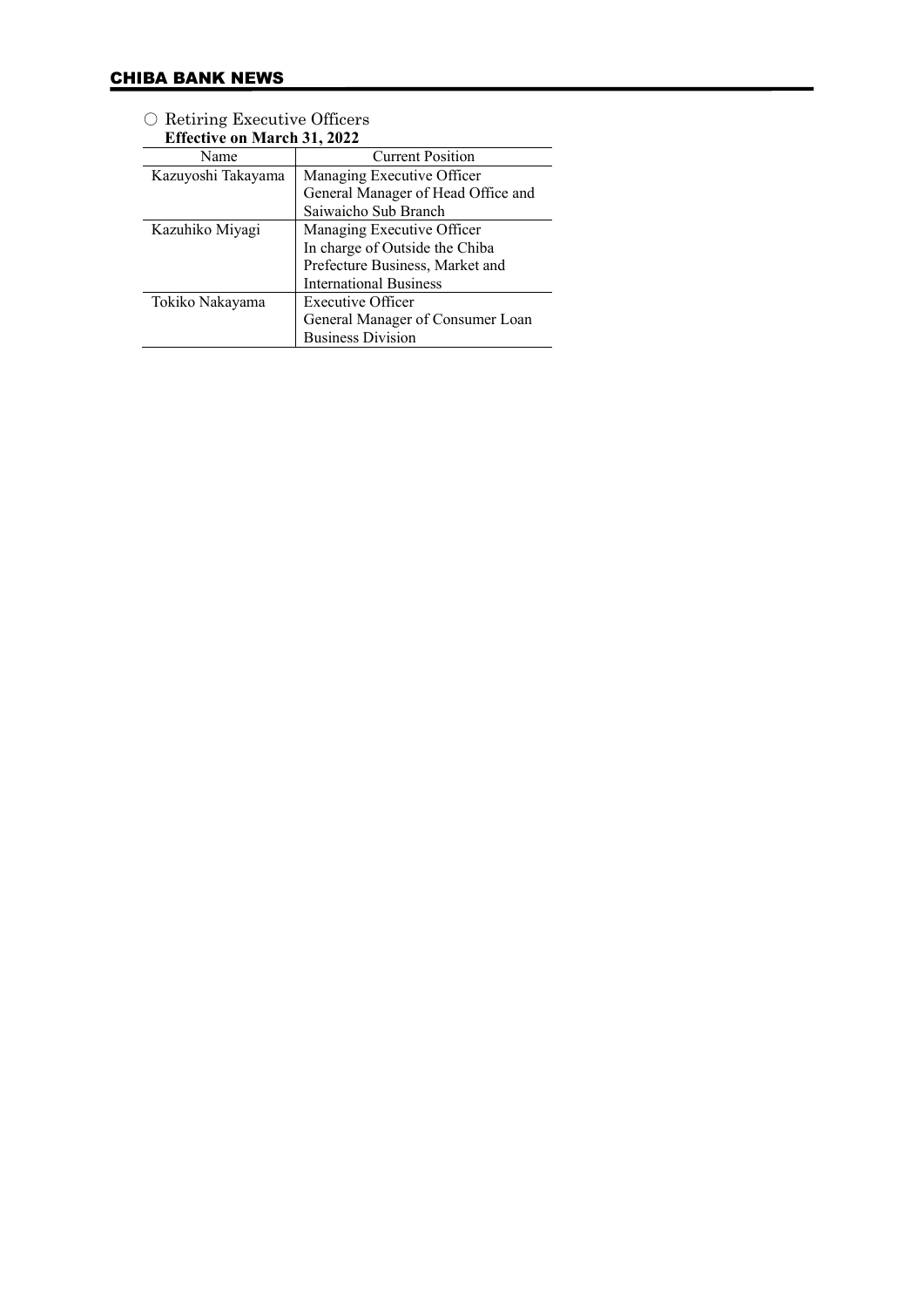## **New Senior Managements**

**Effective on April 1, 2022**

| $<$ Directors $>$   |                                                                             |
|---------------------|-----------------------------------------------------------------------------|
| Name                | Position                                                                    |
| Hidetoshi Sakuma    | Chairman                                                                    |
|                     | (Representative Director and Group Chief Executive Officer)                 |
| Tsutomu Yonemoto    | President                                                                   |
|                     | (Representative Director and Group Chief Operating Officer)                 |
| Tadayoshi Shinozaki | Director and Senior Executive Officer                                       |
|                     | (Group Chief Strategy Officer)                                              |
| Kiyomi Yamazaki     | Director and Senior Executive Officer                                       |
|                     | (Group Chief Business Officer)                                              |
|                     | (Head of Business Promotion Management Division)                            |
| Norio Takatsu       | Director and Managing Executive Officer                                     |
|                     | (Group Chief Information Officer)                                           |
| Mutsumi Awaji       | Director and Managing Executive Officer                                     |
|                     | (Group Chief Digital Transformation Officer and Group Chief Human Resources |
|                     | Officer)                                                                    |
| Yuko Tashima        | Non-Standing Director                                                       |
|                     | (Outside Director)                                                          |
| Yasuko Takayama     | Non-Standing Director                                                       |
|                     | (Outside Director)                                                          |
| Takahide kiuchi     | Non-Standing Director                                                       |
|                     | (Outside Director)                                                          |

#### <**Executive Officers**>

| Name              | Position                                                |
|-------------------|---------------------------------------------------------|
| Arihiko Totsuka   | Managing Executive Officer                              |
|                   | (Group Chief Risk Officer)                              |
| Hironaga Fukuo    | Managing Executive Officer                              |
|                   | (In charge of Credit Unit)                              |
| Hiroaki Aso       | Managing Executive Officer                              |
|                   | (In charge of Domestic Business)                        |
| Nobukazu Odaka    | Managing Executive Officer                              |
|                   | (In charge of Market and International Business)        |
| Yoichi Mataki     | Managing Executive Officer                              |
|                   | General Manager of Head Office and Saiwaicho Sub Branch |
| Yusuke Nishimura  | <b>Executive Officer</b>                                |
|                   | General Manager of Tokyo Head Office                    |
| Kyota Izumi       | <b>Executive Officer</b>                                |
|                   | General Manager of Business Support Division            |
| Kazunari Tanaka   | <b>Executive Officer</b>                                |
|                   | General Manager of EDP System Division                  |
| Junji Nakamura    | <b>Executive Officer</b>                                |
|                   | General Manager of Funabashi Branch                     |
| Takashi Makinose  | Executive Officer                                       |
|                   | General Manager of Human Resources Division             |
| Yukio Mikami      | <b>Executive Officer</b>                                |
|                   | General Manager of Akihabara Branch                     |
| Masayuki Sugihara | <b>Executive Officer</b>                                |
|                   | General Manager of Chuo Branch and Keiseiekimae Branch  |
| Eiji Odaka        | Executive Officer                                       |
|                   | General Manager of Regional Revitalization Division     |
| Kazue Miyake      | <b>Executive Officer</b>                                |
|                   | General Manager of Audit and Inspection Division        |
| Masaki Miyauchi   | <b>Executive Officer</b>                                |
|                   | General Manager of Consumer Loan Business Division      |